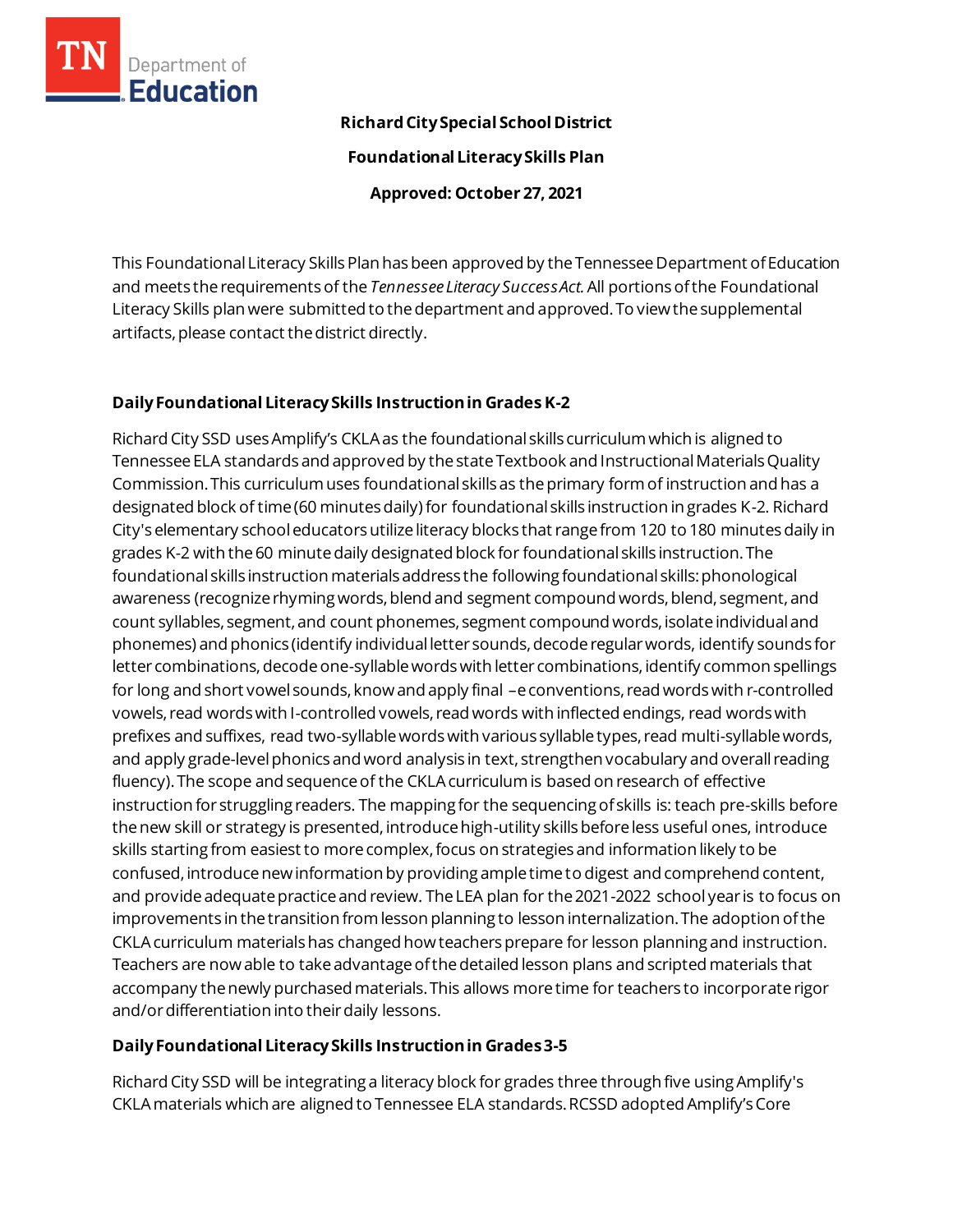Department of **Education** 

Knowledge Language Arts for Grade three through five for the 2020-2021 school year. The curriculum materials have been approved by the state Textbook and instructional Materials Quality Commission. During the scheduled ELA block, an evidence-based approach is used to apply foundational skills within each daily lesson, students receive a total of 120 to 180 minutes in third grade, 120 to 150 minutes in fourth grade, and 60 to 120 minutes in fifth grade of ELA instruction. All daily instruction includes components of knowledge-building for about 60 minutes per day and foundational skills instruction that includes fluency, grammar, morphology, spelling, and writing for at least 30 minutes per day. The CKLA curriculum also provides students instruction and practice around fluency, vocabulary, and comprehension. The fluency, vocabulary, and comprehension skills are embedded within the lesson to ensure continuity, cohesion, and connection. The LEA plan for the 2021-2022 school year is to make improvements in the area of implementation of high quality materials and the integration of literacy skills and knowledge. Teachers will be provided professional development focused on integrated literacy instruction. All teachers will attend the Summer Early Literacy training during the 2021 summer.

## **Approved Instructional Materials for Grades K-2**

Amplify - K-5 Core Knowledge Language Arts

### **Approved Instructional Materials for Grades 3-5**

Amplify - K-5 Core Knowledge Language Arts

### **Additional Information about Instructional Materials**

Teachers in grades pre-K through 5 participated in the summer early literacy program professional development. Teachers may incorporate some of the materials that were provided during this training. (IPG from the Read 360 program materials).

## **Universal Reading Screener for Grades K-5. This screener complies with RTI<sup>2</sup>and Say Dyslexia requirements.**

Richard City uses AimsWeb as the universal screener for grades K-12. This universal screener has been approved by the TDOE and complies with dyslexia requirements by providing add-on screeners to use when dyslexia is present or suspected to be present.

### **Intervention Structure and Supports**

Richard City uses My Sidewalks for reading intervention in grades K-5 for students either identified at-risk for a significant reading deficiency or identified with a significant reading deficiency as determined by AimsWeb benchmarking. Benchmarking occurs three times annually, during the fall, winter and spring. Universal screening data as well as student classroom performance, TCAP results, prior intervention outcomes (if applicable), and teacher observation data is used during RTI Data Team Meetings to determine placement, intensity, and scheduling of students into Tier III, Tier II, Remediation, or Enrichment. Students who are placed in Tier III will receive the most intense intervention daily for at least 45 minutes and are progress monitored biweekly. Students who are placed in Tier II receive intervention daily for at least 30 minutes and are progress monitored every other week. All Special Education students are progress monitored biweekly regardless of tier